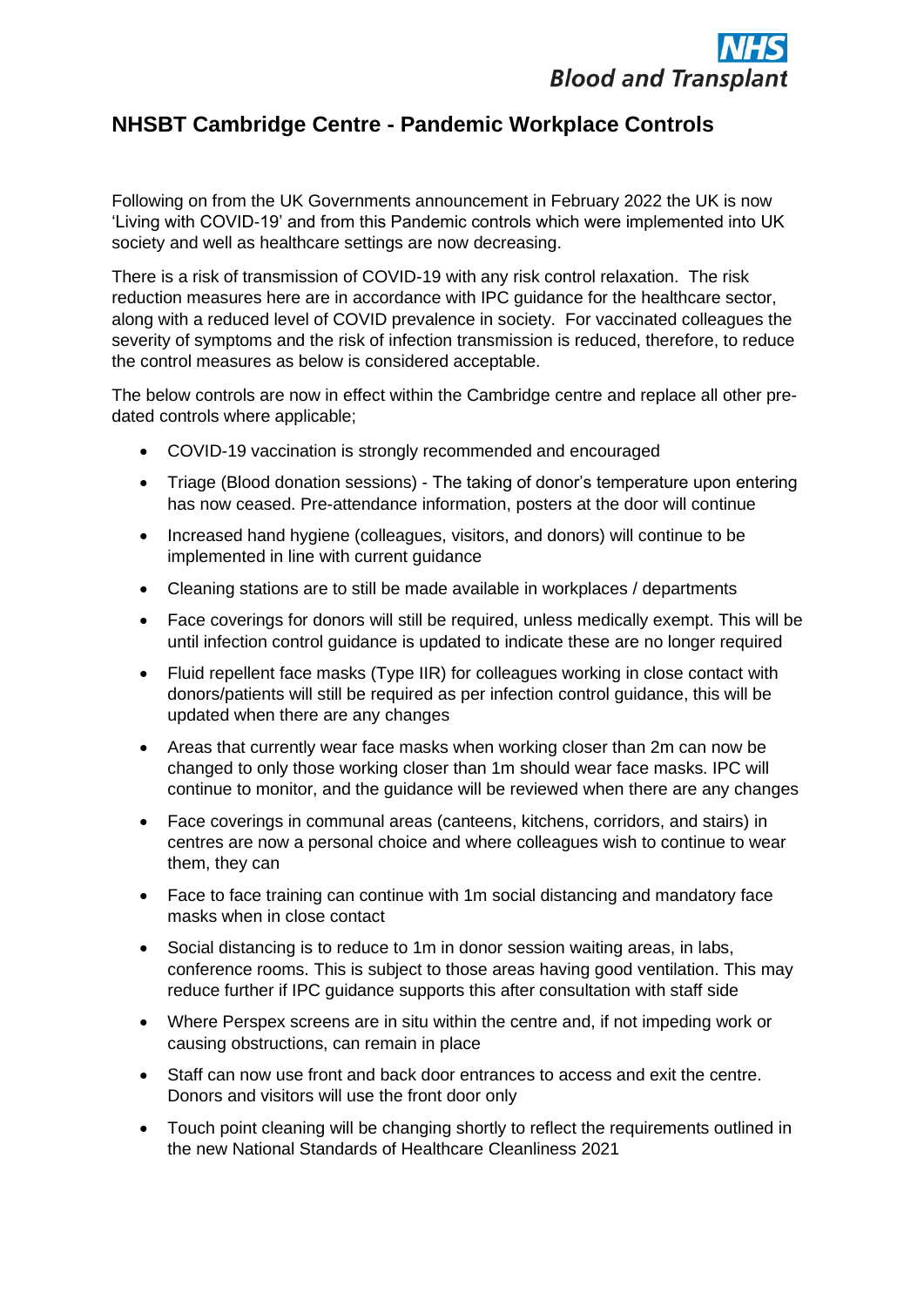- Areas who have implemented staggered breaks and one-way systems, these are no longer mandatory; however, where departments wish to continue to implement, then they are free to do so
- Asymptomatic testing (Lateral Flow Tests) for patient and donor facing staff will continue. Staff in this category are asked to continue with twice weekly LFT testing. Healthcare workers can order one pack of 7 Lateral Flow Tests every 3 days using the [online offering via gov.uk](https://www.gov.uk/order-coronavirus-rapid-lateral-flow-tests)
- Any colleague with one of the three main COVID-19 symptoms (\*) should get themselves tested as a healthcare worker (LFT). Any staff with symptoms requiring a test will need to use the [self-referral link.](https://www.gov.uk/order-coronavirus-rapid-lateral-flow-tests)
- Any colleague with any of the below symptoms of COVID-19, flu or common respiratory infections/respiratory illness, should consider if it is necessary to come into work or not.
	- continuous cough\*
	- high temperature, fever or chills\*
	- loss of, or change in, your normal sense of taste or smell\*
	- shortness of breath
	- unexplained tiredness, lack of energy
	- muscle aches or pains that are not due to exercise
	- not wanting to eat or not feeling hungry
	- headache that is unusual or longer lasting than usual
	- sore throat, stuffy or runny nose
	- diarrhoea, feeling sick or being sick
- Cambridge centre desk capacity will increase to 100% availability by the end of April. This will be monitored.
	- o CO2 monitoring will continue to occur periodically in the centre to monitor ventilation levels
- Hybrid working (blended working) where appropriate is set to continue with manager agreement. Where hybrid workers, without an allocated desk, are to attend the centre they are to use the desk booking system.
- Where individual COVID-19 risk assessments are in place, managers will be asked to review the controls within these assessments and where required get the local HS&W Advisor to amend or archive the risk assessment as the controls noted are now protecting all colleagues within NHSBT.
- Where departments have unvaccinated colleagues, risk assessments are required for the protection of immunocompromised patients and colleagues who are exempt from vaccination to continue with mask wearing and social distancing
- Immunocompromised colleagues that are at a higher risk of illness if they contract respiratory infections, should follow the below advice:

- Is it possible for the individual to work from home? This is to be discussed with your line manager with regards to keeping you safe and to reduce individual risk further. This maybe recorded as a reasonable adjustment Support from Health, Safety & Wellbeing is available